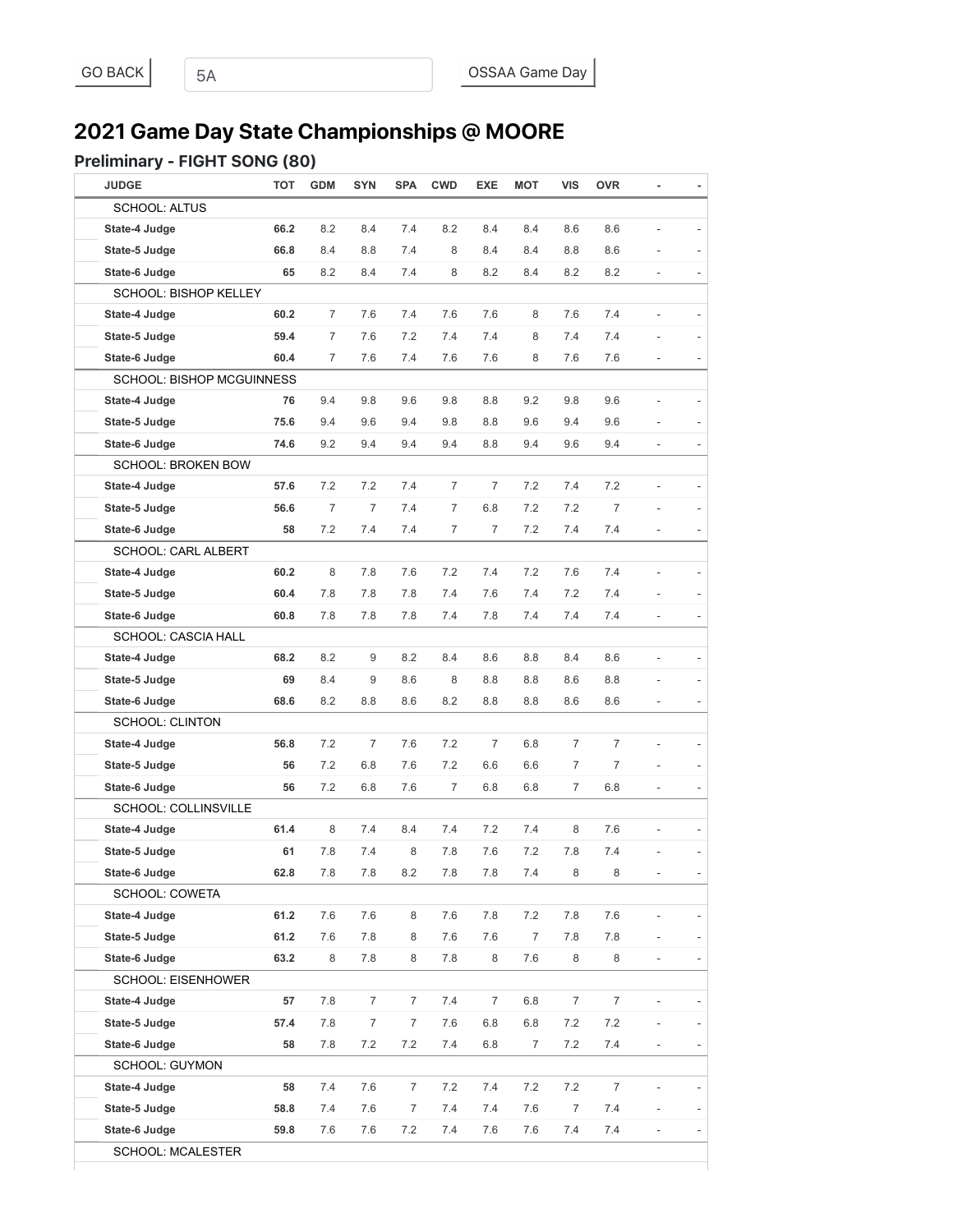| State-4 Judge         | 56.8 | 7.2            | 7.4            | $\overline{7}$ | 7              | $\overline{7}$ | $\overline{7}$ | 7.2            | 7              |                          |                |
|-----------------------|------|----------------|----------------|----------------|----------------|----------------|----------------|----------------|----------------|--------------------------|----------------|
| State-5 Judge         | 56.4 | 7.2            | 7.2            | $\overline{7}$ | $\overline{7}$ | 7.2            | 6.8            | $\overline{7}$ | 7              | ٠                        | $\overline{a}$ |
| State-6 Judge         | 57.4 | 7.2            | 7.2            | 7.2            | 7.2            | 7.4            | 7              | 7.2            | 7              | $\overline{\phantom{0}}$ |                |
| <b>SCHOOL: NOBLE</b>  |      |                |                |                |                |                |                |                |                |                          |                |
| State-4 Judge         | 56   | $\overline{7}$ | 6.8            | 6.8            | $\overline{7}$ | 7.4            | $\overline{7}$ | $\overline{7}$ | $\overline{7}$ |                          |                |
| State-5 Judge         | 56.2 | 6.8            | 6.8            | 6.8            | $\overline{7}$ | 7.8            | $\overline{7}$ | $\overline{7}$ | $\overline{7}$ | ۰                        |                |
| State-6 Judge         | 56.2 | $\overline{7}$ | 6.8            | 6.8            | $\overline{7}$ | 7.6            | $\overline{7}$ | $\overline{7}$ | $\overline{7}$ |                          |                |
| <b>SCHOOL: TUTTLE</b> |      |                |                |                |                |                |                |                |                |                          |                |
| State-4 Judge         | 66.2 | 8.2            | 8              | 8.2            | 8.4            | 8.4            | 8.4            | 8.2            | 8.4            |                          |                |
| State-5 Judge         | 66.8 | 8.2            | 8.2            | 8              | 8.6            | 8.6            | 8.6            | 8.2            | 8.4            | ٠                        |                |
| State-6 Judge         | 65.6 | 8              | 8.2            | 8              | 8.2            | 8.4            | 8.4            | 8.2            | 8.2            |                          |                |
| SCHOOL: WOODWARD      |      |                |                |                |                |                |                |                |                |                          |                |
| State-4 Judge         | 56.8 | $\overline{7}$ | $\overline{7}$ | 7.2            | $\overline{7}$ | 7.6            | $\overline{7}$ | $\overline{7}$ | $\overline{7}$ | ٠                        |                |
| State-5 Judge         | 55.6 | $\overline{7}$ | 6.8            | 6.8            | 6.8            | 7.6            | 6.8            | $\overline{7}$ | 6.8            | ۰                        |                |
| State-6 Judge         | 56.8 | 7.2            | $\overline{7}$ | $\overline{7}$ | 6.8            | 7.6            | 7              | $\overline{7}$ | 7.2            |                          |                |
|                       |      |                |                |                |                |                |                |                |                |                          |                |

### Preliminary - BAND DANCE (60)

| <b>JUDGE</b>               | <b>TOT</b> | <b>GDM</b> | <b>APP</b>     | <b>VIS</b>     | <b>SYN</b> | <b>MOT</b>     | <b>OVR</b> |                | ä,             |                          |  |
|----------------------------|------------|------------|----------------|----------------|------------|----------------|------------|----------------|----------------|--------------------------|--|
| <b>SCHOOL: ALTUS</b>       |            |            |                |                |            |                |            |                |                |                          |  |
| State-1 Judge              | 49.4       | 8.6        | 8.6            | 7.8            | 8          | 8              | 8.4        |                |                |                          |  |
| State-2 Judge              | 49.6       | 8.4        | 8.8            | 8              | 8          | 8              | 8.4        |                |                |                          |  |
| State-3 Judge              | 46.6       | 8          | 8.2            | 7.4            | 7.6        | 7.6            | 7.8        |                |                | L.                       |  |
| SCHOOL: BISHOP KELLEY      |            |            |                |                |            |                |            |                |                |                          |  |
| State-1 Judge              | 52.6       | 9          | 8.8            | 9              | 8.6        | 8.2            | 9          |                |                | L,                       |  |
| State-2 Judge              | 53.4       | 9.2        | 9              | 9.2            | 8.8        | 8.2            | 9          |                |                | L.                       |  |
| State-3 Judge              | 50.4       | 8.8        | 8.4            | 8.8            | 8.2        | 8              | 8.2        |                |                |                          |  |
| SCHOOL: BISHOP MCGUINNESS  |            |            |                |                |            |                |            |                |                |                          |  |
| State-1 Judge              | 51         | 8.8        | 8.6            | 8.6            | 8.2        | 8              | 8.8        |                |                |                          |  |
| State-2 Judge              | 51.6       | 8.8        | 9              | 8.6            | 8.4        | 8              | 8.8        |                |                |                          |  |
| State-3 Judge              | 48.4       | 8.2        | 8.4            | 8.2            | 7.8        | 7.6            | 8.2        | $\overline{a}$ | Ĭ.             | $\overline{\phantom{a}}$ |  |
| SCHOOL: BROKEN BOW         |            |            |                |                |            |                |            |                |                |                          |  |
| State-1 Judge              | 46.8       | 8.2        | 8              | 7.8            | 7.6        | 7.4            | 7.8        | $\overline{a}$ | $\overline{a}$ | $\frac{1}{2}$            |  |
| State-2 Judge              | 46.8       | 8.2        | 8              | 7.8            | 7.6        | 7.4            | 7.8        |                |                |                          |  |
| State-3 Judge              | 44.2       | 7.8        | 7.4            | 7.4            | 7.2        | 7.2            | 7.2        |                |                |                          |  |
| <b>SCHOOL: CARL ALBERT</b> |            |            |                |                |            |                |            |                |                |                          |  |
| State-1 Judge              | 47.6       | 8.2        | 8.2            | 7.8            | 8          | 7.6            | 7.8        |                |                |                          |  |
| State-2 Judge              | 48.4       | 8.4        | 8.2            | 7.8            | 8.2        | 7.8            | 8          |                |                |                          |  |
| State-3 Judge              | 45.2       | 7.8        | 7.8            | 7.2            | 7.8        | 7.2            | 7.4        |                |                | L,                       |  |
| SCHOOL: CASCIA HALL        |            |            |                |                |            |                |            |                |                |                          |  |
| State-1 Judge              | 51         | 9          | 8.6            | 8.2            | 8.6        | 8              | 8.6        |                |                |                          |  |
| State-2 Judge              | 50.8       | 8.8        | 8.6            | 8.2            | 8.6        | 8              | 8.6        |                |                |                          |  |
| State-3 Judge              | 48.2       | 8.6        | 8.2            | 7.8            | 8          | 7.6            | 8          |                |                | $\overline{a}$           |  |
| <b>SCHOOL: CLINTON</b>     |            |            |                |                |            |                |            |                |                |                          |  |
| State-1 Judge              | 44         | 7.8        | 7.6            | $\overline{7}$ | 7.2        | $\overline{7}$ | 7.4        |                |                |                          |  |
| State-2 Judge              | 44.4       | 7.8        | 7.6            | 7.2            | 7.2        | 7.2            | 7.4        |                |                | ÷,                       |  |
| State-3 Judge              | 41.8       | 7.2        | $\overline{7}$ | $\overline{7}$ | 6.8        | 6.8            | 7          |                |                |                          |  |
| SCHOOL: COLLINSVILLE       |            |            |                |                |            |                |            |                |                |                          |  |
| State-1 Judge              | 47.6       | 8          | 8.2            | 7.6            | 8          | 7.8            | 8          |                |                |                          |  |
| State-2 Judge              | 48         | 8.2        | 8.2            | 7.8            | 8          | 7.8            | 8          |                |                |                          |  |
| State-3 Judge              | 44.2       | 7.6        | 7.6            | 7.2            | 7.2        | 7.2            | 7.4        |                |                |                          |  |
| <b>SCHOOL: COWETA</b>      |            |            |                |                |            |                |            |                |                |                          |  |
| State-1 Judge              | 47         | 8          | 8              | 7.6            | 7.8        | 7.6            | 8          |                |                |                          |  |
| State-2 Judge              | 47.4       | 8          | 8              | 7.8            | 7.8        | 7.8            | 8          |                |                |                          |  |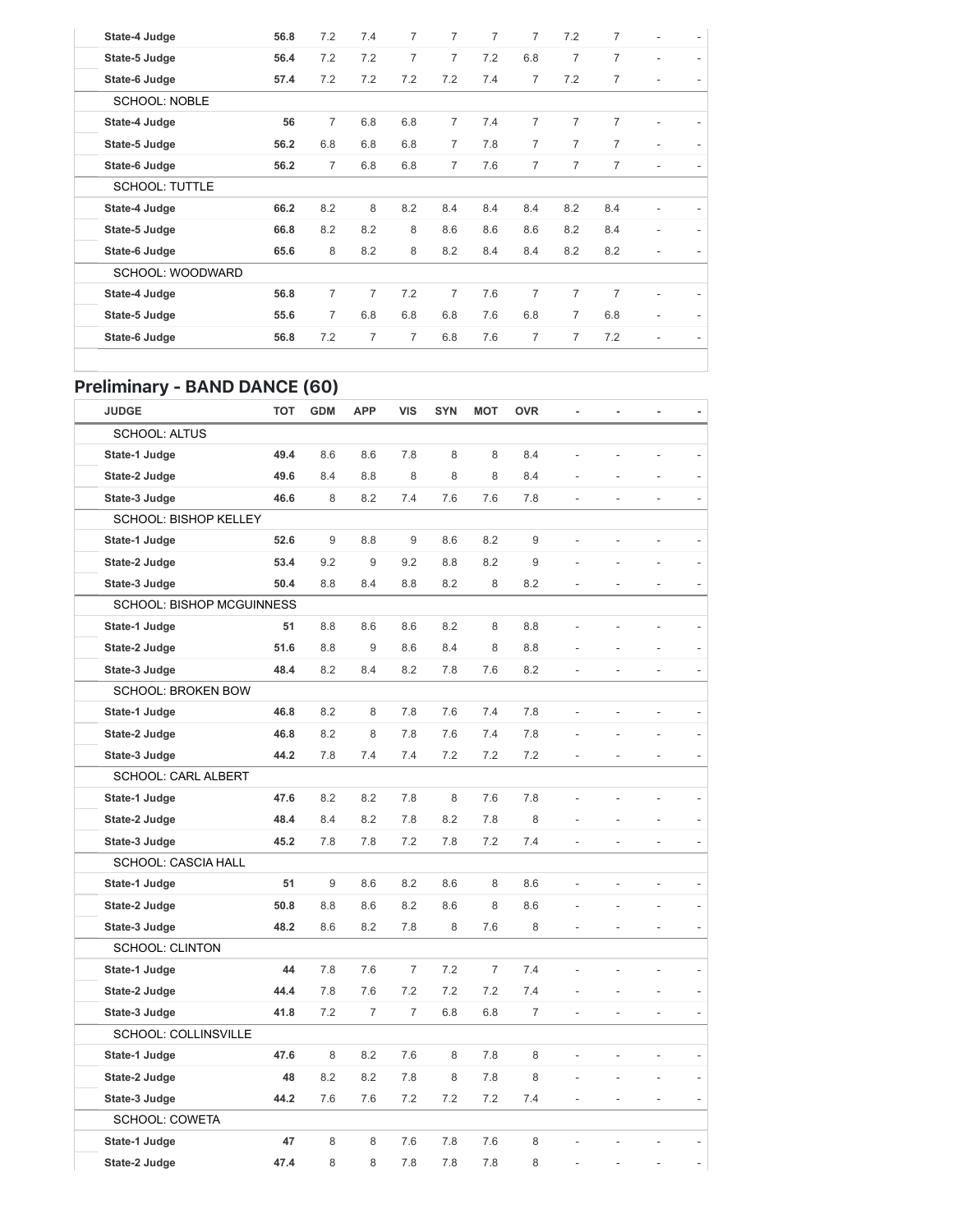| State-3 Judge             | 44.4 | 7.4            | 7.6            | 7.4            | 7.2            | 7.4            | 7.4            |                |                          |                          |                          |
|---------------------------|------|----------------|----------------|----------------|----------------|----------------|----------------|----------------|--------------------------|--------------------------|--------------------------|
| <b>SCHOOL: EISENHOWER</b> |      |                |                |                |                |                |                |                |                          |                          |                          |
| State-1 Judge             | 48.8 | 8.4            | 8.6            | 8.2            | 7.8            | 7.6            | 8.2            | $\overline{a}$ | $\overline{\phantom{m}}$ |                          |                          |
| State-2 Judge             | 49   | 8.6            | 8.6            | 8.2            | 7.8            | 7.6            | 8.2            |                |                          |                          | $\overline{\phantom{a}}$ |
| State-3 Judge             | 46.6 | 8.2            | 8.2            | 7.8            | 7.4            | 7.2            | 7.8            |                |                          |                          |                          |
| <b>SCHOOL: GUYMON</b>     |      |                |                |                |                |                |                |                |                          |                          |                          |
| State-1 Judge             | 47.4 | 8.2            | 8              | 8              | 7.6            | 7.6            | 8              |                |                          |                          |                          |
| State-2 Judge             | 47.6 | 8.2            | 8              | 8              | 7.8            | 7.6            | 8              |                |                          |                          |                          |
| State-3 Judge             | 45.4 | 7.8            | 7.4            | 7.6            | 7.4            | 7.6            | 7.6            | L.             |                          |                          | $\overline{\phantom{a}}$ |
| <b>SCHOOL: MCALESTER</b>  |      |                |                |                |                |                |                |                |                          |                          |                          |
| State-1 Judge             | 42.8 | 7.4            | $\overline{7}$ | $\overline{7}$ | 7.2            | $\overline{7}$ | 7.2            |                |                          |                          |                          |
| State-2 Judge             | 43.2 | 7.4            | 7.2            | 7.2            | 7.2            | $\overline{7}$ | 7.2            |                |                          |                          |                          |
| State-3 Judge             | 41.8 | 7.2            | $\overline{7}$ | 6.8            | 6.8            | $\overline{7}$ | $\overline{7}$ |                |                          |                          |                          |
| <b>SCHOOL: NOBLE</b>      |      |                |                |                |                |                |                |                |                          |                          |                          |
| State-1 Judge             | 42.6 | 7.2            | 7.2            | 7.2            | $\overline{7}$ | $\overline{7}$ | $\overline{7}$ |                |                          |                          |                          |
| State-2 Judge             | 43.4 | 7.4            | 7.2            | 7.4            | 7.2            | 7.2            | $\overline{7}$ |                |                          |                          |                          |
| State-3 Judge             | 41.8 | $\overline{7}$ | $\overline{7}$ | 6.8            | $\overline{7}$ | $\overline{7}$ | $\overline{7}$ | $\overline{a}$ | ä,                       |                          |                          |
| <b>SCHOOL: TUTTLE</b>     |      |                |                |                |                |                |                |                |                          |                          |                          |
| State-1 Judge             | 49.8 | 8.4            | 8.6            | 8              | 8.4            | 8              | 8.4            |                |                          |                          |                          |
| State-2 Judge             | 49.8 | 8.2            | 8.6            | 8              | 8.4            | 8.2            | 8.4            |                |                          |                          |                          |
| State-3 Judge             | 47   | 7.8            | 8              | 7.6            | 8              | 7.8            | 7.8            | $\overline{a}$ | L,                       | $\overline{a}$           |                          |
| SCHOOL: WOODWARD          |      |                |                |                |                |                |                |                |                          |                          |                          |
| State-1 Judge             | 43.4 | 7.8            | 7.6            | $\overline{7}$ | $\overline{7}$ | 6.8            | 7.2            |                |                          |                          |                          |
| State-2 Judge             | 43.4 | 7.8            | 7.6            | $\overline{7}$ | $\overline{7}$ | $\overline{7}$ | $\overline{7}$ |                | $\overline{\phantom{0}}$ |                          |                          |
| State-3 Judge             | 42.4 | 7.8            | $\overline{7}$ | 6.8            | 6.8            | $\overline{7}$ | $\overline{7}$ | $\overline{a}$ | $\overline{\phantom{a}}$ | $\overline{\phantom{a}}$ | $\overline{\phantom{0}}$ |
|                           |      |                |                |                |                |                |                |                |                          |                          |                          |

# Preliminary - CROWD LEADING (100)

| <b>JUDGE</b>                     | <b>TOT</b> | <b>GDM</b> | EFF | <b>CLT</b> | LED | <b>SKL</b> | <b>MOT</b> | <b>SYN</b> | <b>EXE</b> | <b>APP</b> | <b>OVR</b> |
|----------------------------------|------------|------------|-----|------------|-----|------------|------------|------------|------------|------------|------------|
| <b>SCHOOL: ALTUS</b>             |            |            |     |            |     |            |            |            |            |            |            |
| State-7 Judge                    | 88.6       | 9          | 8.8 | 9          | 9   | 8.6        | 8.8        | 8.8        | 8.8        | 9          | 8.8        |
| State-8 Judge                    | 88.8       | 9          | 8.8 | 9          | 9   | 8.8        | 8.8        | 8.8        | 9          | 8.8        | 8.8        |
| State-9 Judge                    | 88.6       | 9          | 9   | 8.8        | 8.8 | 8.8        | 8.8        | 8.8        | 8.8        | 9          | 8.8        |
| <b>SCHOOL: BISHOP KELLEY</b>     |            |            |     |            |     |            |            |            |            |            |            |
| State-7 Judge                    | 85         | 8.4        | 8.4 | 8.6        | 8.4 | 8.6        | 8.6        | 8.4        | 8.4        | 8.6        | 8.6        |
| State-8 Judge                    | 85.6       | 8.8        | 8.6 | 8.6        | 8.6 | 8.6        | 8.8        | 8.6        | 7.6        | 8.8        | 8.6        |
| State-9 Judge                    | 86         | 8.6        | 8.6 | 8.6        | 8.6 | 8.6        | 8.4        | 8.6        | 8.6        | 8.8        | 8.6        |
| <b>SCHOOL: BISHOP MCGUINNESS</b> |            |            |     |            |     |            |            |            |            |            |            |
| State-7 Judge                    | 93         | 9.2        | 9.4 | 9.2        | 9.4 | 9.4        | 9.2        | 9.2        | 9.2        | 9.4        | 9.4        |
| State-8 Judge                    | 93.8       | 9.4        | 9.4 | 9.4        | 9.4 | 9.4        | 9.2        | 9.4        | 9.4        | 9.4        | 9.4        |
| State-9 Judge                    | 92.2       | 9.2        | 9.4 | 9.4        | 9.2 | 9.2        | 9          | 9.2        | 9.2        | 9.2        | 9.2        |
| <b>SCHOOL: BROKEN BOW</b>        |            |            |     |            |     |            |            |            |            |            |            |
| State-7 Judge                    | 78.6       | 8.4        | 7.8 | 7.8        | 7.6 | 7.8        | 7.8        | 8          | 7.8        | 7.8        | 7.8        |
| State-8 Judge                    | 80.8       | 8.6        | 8   | 8          | 8   | 8          | 7.8        | 8.2        | 8.2        | 8          | 8          |
| State-9 Judge                    | 79.6       | 8.4        | 8   | 7.8        | 8   | 8          | 7.8        | 7.8        | 8          | 8          | 7.8        |
| <b>SCHOOL: CARL ALBERT</b>       |            |            |     |            |     |            |            |            |            |            |            |
| State-7 Judge                    | 82.8       | 8.4        | 8.4 | 8.4        | 8.4 | 8.4        | 8.2        | 8.2        | 8          | 8.2        | 8.2        |
| State-8 Judge                    | 85         | 8.4        | 8.6 | 8.6        | 8.6 | 8.6        | 8.6        | 8.4        | 8          | 8.6        | 8.6        |
| State-9 Judge                    | 80.8       | 8.2        | 8.2 | 8          | 8.2 | 8.2        | 8          | 8          | 7.8        | 8.2        | 8          |
| <b>SCHOOL: CASCIA HALL</b>       |            |            |     |            |     |            |            |            |            |            |            |
| State-7 Judge                    | 91.4       | 9          | 9.2 | 9.2        | 9   | 9.2        | 9          | 9.2        | 9.2        | 9.2        | 9.2        |
| State-8 Judge                    | 91.8       | 9.2        | 9.2 | 9.2        | 9   | 9.2        | 9          | 9.2        | 9.2        | 9.4        | 9.2        |
| State-9 Judge                    | 91.4       | 9.2        | 9.2 | 9.2        | 9   | 9          | 9          | 9.2        | 9.2        | 9.2        | 9.2        |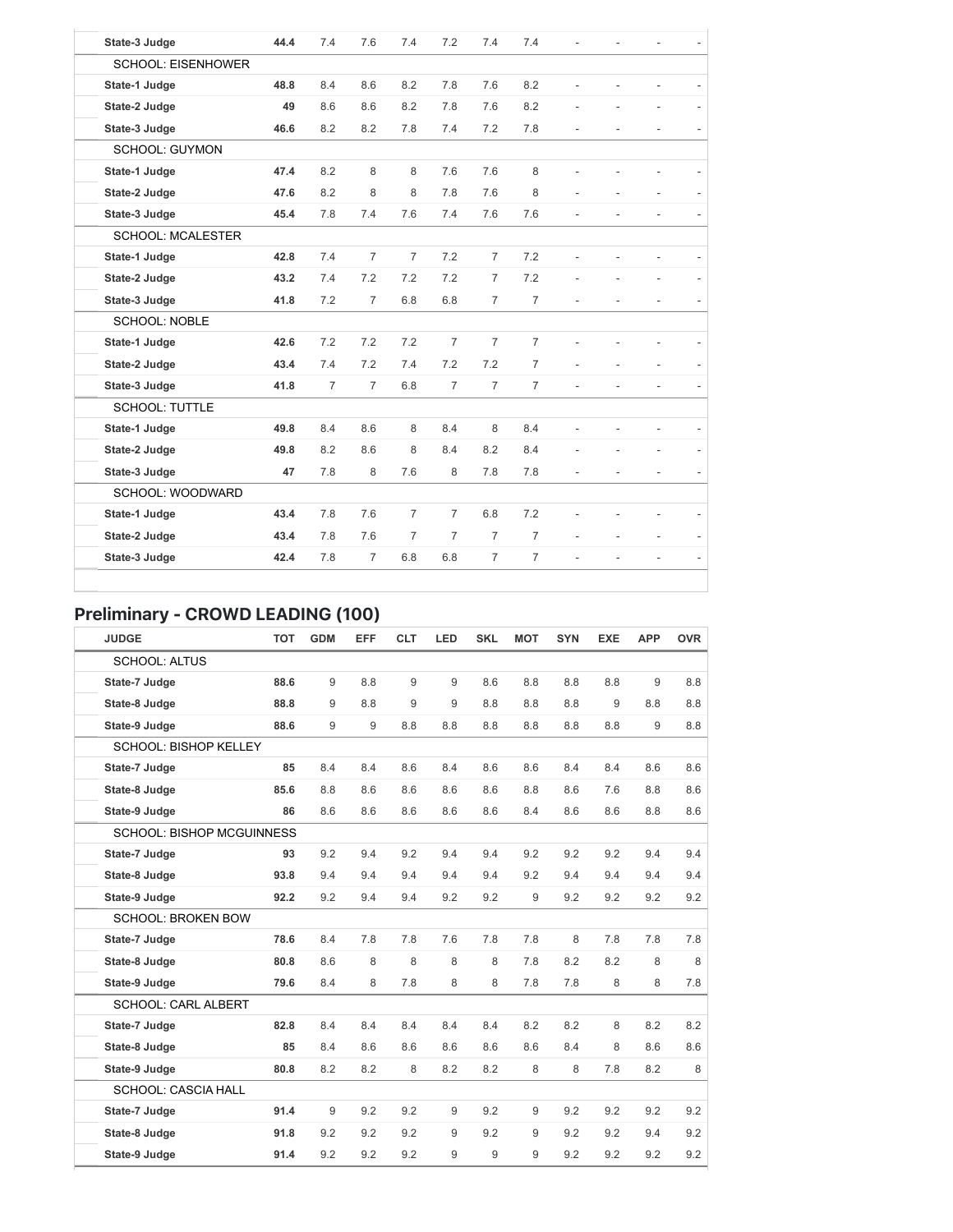| <b>SCHOOL: CLINTON</b>    |      |     |     |     |     |     |     |                |                |     |     |
|---------------------------|------|-----|-----|-----|-----|-----|-----|----------------|----------------|-----|-----|
| State-7 Judge             | 76.2 | 8.8 | 7.4 | 7.4 | 7.4 | 7.6 | 7.4 | 7.4            | 7.6            | 7.6 | 7.6 |
| State-8 Judge             | 77.2 | 8.2 | 7.8 | 7.8 | 8   | 7.6 | 8   | 7.2            | 7.4            | 7.6 | 7.6 |
| State-9 Judge             | 75   | 8   | 7.4 | 7.6 | 7.6 | 7.4 | 7.4 | 7.2            | 7.4            | 7.6 | 7.4 |
| SCHOOL: COLLINSVILLE      |      |     |     |     |     |     |     |                |                |     |     |
| State-7 Judge             | 87.8 | 9   | 8.8 | 8.6 | 8.8 | 8.8 | 8.8 | 8.8            | 8.8            | 8.6 | 8.8 |
| State-8 Judge             | 88.6 | 9   | 8.8 | 9   | 8.8 | 9   | 8.6 | 8.8            | 9              | 8.8 | 8.8 |
| State-9 Judge             | 88.4 | 9   | 8.8 | 8.8 | 8.8 | 9   | 8.8 | 8.6            | 8.8            | 9   | 8.8 |
| SCHOOL: COWETA            |      |     |     |     |     |     |     |                |                |     |     |
| State-7 Judge             | 84.8 | 8.8 | 8.6 | 8.4 | 8.4 | 8.6 | 8.2 | 8.6            | 8.4            | 8.4 | 8.4 |
| State-8 Judge             | 84.8 | 8.6 | 8.4 | 8.6 | 8.6 | 8.6 | 8   | 8.4            | 8.6            | 8.6 | 8.4 |
| State-9 Judge             | 84.4 | 8.6 | 8.4 | 8.6 | 8.4 | 8.4 | 8.2 | 8.4            | 8.4            | 8.6 | 8.4 |
| <b>SCHOOL: EISENHOWER</b> |      |     |     |     |     |     |     |                |                |     |     |
| State-7 Judge             | 73.8 | 8.2 | 7.4 | 7.4 | 7.2 | 7.4 | 7.2 | $\overline{7}$ | 7.2            | 7.4 | 7.4 |
| State-8 Judge             | 75.4 | 8   | 7.6 | 7.6 | 7.6 | 7.6 | 7.4 | 7.4            | $\overline{7}$ | 7.6 | 7.6 |
| State-9 Judge             | 76.6 | 8   | 7.8 | 7.8 | 7.8 | 7.6 | 7.4 | 7.4            | 7.6            | 7.6 | 7.6 |
| <b>SCHOOL: GUYMON</b>     |      |     |     |     |     |     |     |                |                |     |     |
| State-7 Judge             | 82.4 | 8.4 | 8.2 | 8.2 | 8.4 | 8.4 | 8.2 | 8              | 8.2            | 8.2 | 8.2 |
| State-8 Judge             | 83   | 8.4 | 8.4 | 8.4 | 8.6 | 8.2 | 8   | 8              | 8.4            | 8.2 | 8.4 |
| State-9 Judge             | 80   | 8.2 | 8   | 8.2 | 8.2 | 8   | 8   | 7.8            | 7.8            | 7.8 | 8   |
| <b>SCHOOL: MCALESTER</b>  |      |     |     |     |     |     |     |                |                |     |     |
| State-7 Judge             | 73   | 8   | 7.2 | 7.2 | 7.2 | 7.4 | 7   | 7.4            | 7.2            | 7.2 | 7.2 |
| State-8 Judge             | 74.6 | 8   | 7.6 | 7.6 | 7.4 | 7.6 | 7   | $\overline{7}$ | 7.4            | 7.6 | 7.4 |
| State-9 Judge             | 81.8 | 8   | 8.2 | 8.4 | 8.4 | 8.4 | 8.2 | 8              | 8              | 8   | 8.2 |
| <b>SCHOOL: NOBLE</b>      |      |     |     |     |     |     |     |                |                |     |     |
| State-7 Judge             | 81   | 8.4 | 8.2 | 8.2 | 8   | 8   | 8.2 | 8              | 8              | 8   | 8   |
| State-8 Judge             | 76.8 | 8   | 7.6 | 7.8 | 7.8 | 7.8 | 7.4 | 7.6            | 7.4            | 7.6 | 7.8 |
| State-9 Judge             | 79.6 | 8.2 | 8   | 8.2 | 8   | 8   | 7.8 | 7.8            | 7.6            | 8   | 8   |
| <b>SCHOOL: TUTTLE</b>     |      |     |     |     |     |     |     |                |                |     |     |
| State-7 Judge             | 92.2 | 9   | 9.2 | 9.2 | 9.2 | 9.2 | 9.4 | 9.2            | 9.2            | 9.4 | 9.2 |
| State-8 Judge             | 95   | 9.6 | 9.4 | 9.6 | 9.4 | 9.6 | 9.6 | 9.4            | 9.4            | 9.4 | 9.6 |
| State-9 Judge             | 92.2 | 9.2 | 9.4 | 9.4 | 9.2 | 9   | 9.2 | 9.2            | 9.2            | 9.2 | 9.2 |
| SCHOOL: WOODWARD          |      |     |     |     |     |     |     |                |                |     |     |
| State-7 Judge             | 77.6 | 8.4 | 7.8 | 7.6 | 7.6 | 7.6 | 7.6 | 7.6            | 7.8            | 7.8 | 7.8 |
| State-8 Judge             | 78.6 | 8   | 7.8 | 8   | 8   | 8   | 7.6 | 7.6            | 7.8            | 8   | 7.8 |
| State-9 Judge             | 75.2 | 8   | 7.4 | 7.6 | 7.8 | 7.4 | 7.4 | 7.4            | 7.4            | 7.4 | 7.4 |
|                           |      |     |     |     |     |     |     |                |                |     |     |

## Finals - FIGHT SONG AND BAND DANCE (50)

| <b>JUDGE</b>                     | <b>TOT</b> | <b>GDM</b> | <b>BND</b> | <b>FS</b> | <b>APP</b> | <b>VIS</b> | <b>OVR</b> |                |  |  |
|----------------------------------|------------|------------|------------|-----------|------------|------------|------------|----------------|--|--|
| <b>SCHOOL: ALTUS</b>             |            |            |            |           |            |            |            |                |  |  |
| State-4 Judge                    | 43.6       | 8.6        | 8.6        | 8.8       | 4.6        | 4.4        | 8.6        | $\overline{a}$ |  |  |
| State-5 Judge                    | 42.6       | 8.2        | 8.2        | 8.8       | 4.6        | 4.4        | 8.4        | ۳              |  |  |
| State-6 Judge                    | 43.2       | 8.4        | 8.8        | 8.4       | 4.6        | 4.4        | 8.6        |                |  |  |
| <b>SCHOOL: BISHOP KELLEY</b>     |            |            |            |           |            |            |            |                |  |  |
| State-4 Judge                    | 43.2       | 8.2        | 9          | 8.2       | 4.6        | 4.6        | 8.6        |                |  |  |
| State-5 Judge                    | 42.6       | 8          | 9          | 8         | 4.6        | 4.4        | 8.6        | ٠              |  |  |
| State-6 Judge                    | 44.4       | 9          | 9          | 8.2       | 4.8        | 4.6        | 8.8        |                |  |  |
| <b>SCHOOL: BISHOP MCGUINNESS</b> |            |            |            |           |            |            |            |                |  |  |
| State-4 Judge                    | 46.6       | 9.4        | 9          | 9.6       | 4.8        | 4.6        | 9.2        |                |  |  |
| State-5 Judge                    | 46.2       | 9.4        | 8.4        | 9.6       | 4.8        | 4.8        | 9.2        | ٠              |  |  |
| State-6 Judge                    | 47         | 9.4        | 9          | 9.6       | 4.8        | 4.8        | 9.4        |                |  |  |

SCHOOL: CASCIA HALL